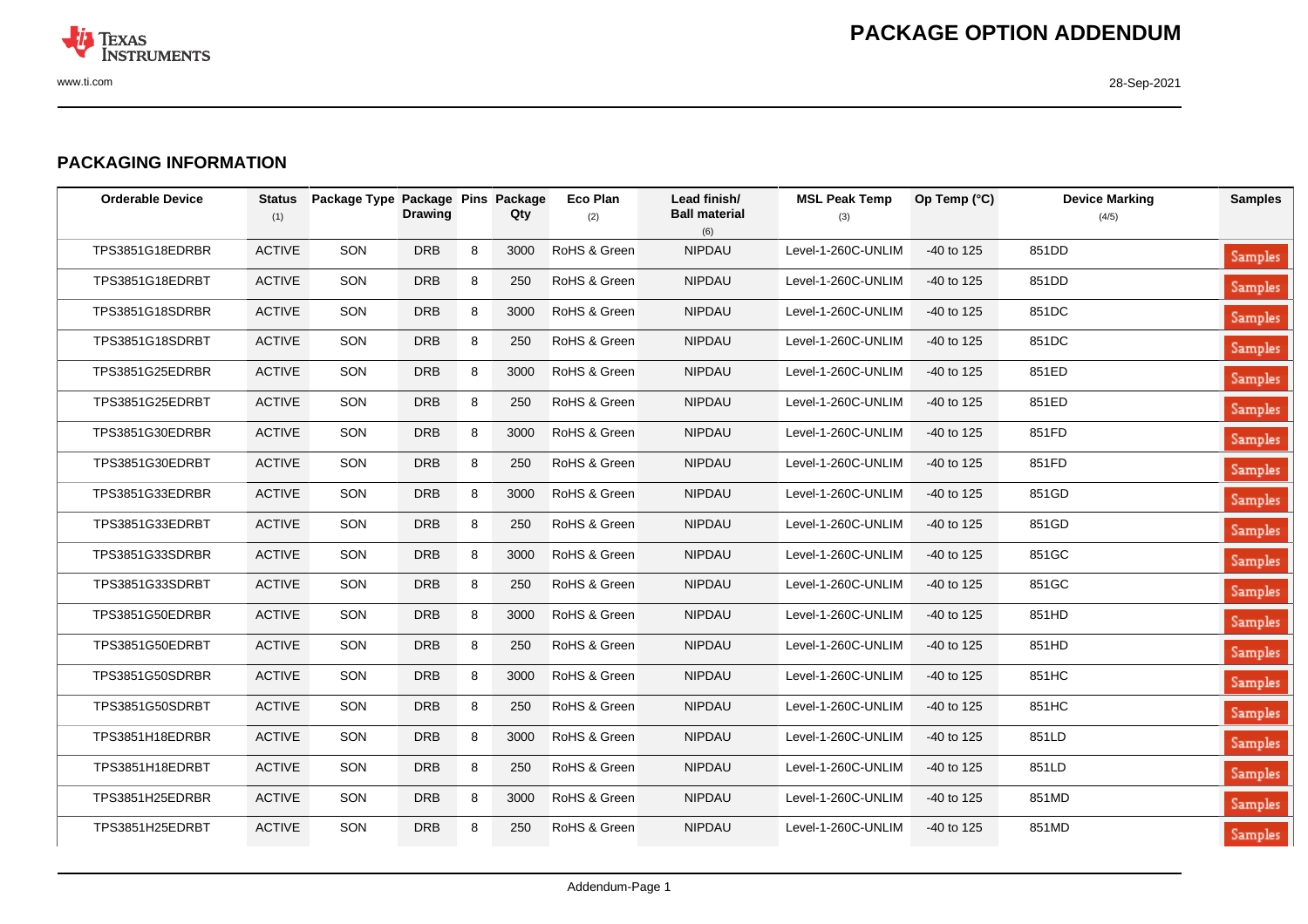| <b>Orderable Device</b> | <b>Status</b> | Package Type Package Pins |                |   | Package | Eco Plan     | Lead finish/         | <b>MSL Peak Temp</b> | Op Temp $(°C)$ | <b>Device Marking</b> | <b>Samples</b> |
|-------------------------|---------------|---------------------------|----------------|---|---------|--------------|----------------------|----------------------|----------------|-----------------------|----------------|
|                         | (1)           |                           | <b>Drawing</b> |   | Qty     | (2)          | <b>Ball material</b> | (3)                  |                | (4/5)                 |                |
|                         |               |                           |                |   |         |              | (6)                  |                      |                |                       |                |
| TPS3851H30EDRBR         | <b>ACTIVE</b> | SON                       | DRB            | 8 | 3000    | RoHS & Green | <b>NIPDAU</b>        | Level-1-260C-UNLIM   | $-40$ to 125   | 851ND                 | <b>Samples</b> |
|                         |               |                           |                |   |         |              |                      |                      |                |                       |                |
| TPS3851H30EDRBT         | <b>ACTIVE</b> | SON                       | DRB            | 8 | 250     | RoHS & Green | <b>NIPDAU</b>        | Level-1-260C-UNLIM   | $-40$ to 125   | 851ND                 | Samples        |
|                         |               |                           |                |   |         |              |                      |                      |                |                       |                |
| TPS3851H33EDRBR         | <b>ACTIVE</b> | SON                       | <b>DRB</b>     | 8 | 3000    | RoHS & Green | <b>NIPDAU</b>        | Level-1-260C-UNLIM   | $-40$ to 125   | 851PD                 | Samples        |
|                         |               |                           |                |   |         |              |                      |                      |                |                       |                |
| TPS3851H33EDRBT         | <b>ACTIVE</b> | SON                       | <b>DRB</b>     | 8 | 250     | RoHS & Green | <b>NIPDAU</b>        | Level-1-260C-UNLIM   | $-40$ to 125   | 851PD                 |                |
|                         |               |                           |                |   |         |              |                      |                      |                |                       | Samples        |
| TPS3851H50EDRBR         | <b>ACTIVE</b> | SON                       | <b>DRB</b>     | 8 | 3000    | RoHS & Green | <b>NIPDAU</b>        | Level-1-260C-UNLIM   | -40 to 125     | 851RD                 |                |
|                         |               |                           |                |   |         |              |                      |                      |                |                       | <b>Samples</b> |
| TPS3851H50EDRBT         | <b>ACTIVE</b> | SON                       | DRB            | 8 | 250     | RoHS & Green | <b>NIPDAU</b>        | Level-1-260C-UNLIM   | -40 to 125     | 851RD                 |                |
|                         |               |                           |                |   |         |              |                      |                      |                |                       | <b>Samples</b> |

**(1)** The marketing status values are defined as follows:

**ACTIVE:** Product device recommended for new designs.

**LIFEBUY:** TI has announced that the device will be discontinued, and a lifetime-buy period is in effect.

**NRND:** Not recommended for new designs. Device is in production to support existing customers, but TI does not recommend using this part in a new design.

**PREVIEW:** Device has been announced but is not in production. Samples may or may not be available.

**OBSOLETE:** TI has discontinued the production of the device.

<sup>(2)</sup> RoHS: TI defines "RoHS" to mean semiconductor products that are compliant with the current EU RoHS requirements for all 10 RoHS substances, including the requirement that RoHS substance do not exceed 0.1% by weight in homogeneous materials. Where designed to be soldered at high temperatures, "RoHS" products are suitable for use in specified lead-free processes. TI may reference these types of products as "Pb-Free".

**RoHS Exempt:** TI defines "RoHS Exempt" to mean products that contain lead but are compliant with EU RoHS pursuant to a specific EU RoHS exemption.

Green: TI defines "Green" to mean the content of Chlorine (CI) and Bromine (Br) based flame retardants meet JS709B low halogen requirements of <=1000ppm threshold. Antimony trioxide based flame retardants must also meet the <=1000ppm threshold requirement.

**(3)** MSL, Peak Temp. - The Moisture Sensitivity Level rating according to the JEDEC industry standard classifications, and peak solder temperature.

**(4)** There may be additional marking, which relates to the logo, the lot trace code information, or the environmental category on the device.

<sup>(5)</sup> Multiple Device Markings will be inside parentheses. Only one Device Marking contained in parentheses and separated by a "~" will appear on a device. If a line is indented then it is a continuation of the previous line and the two combined represent the entire Device Marking for that device.

<sup>(6)</sup> Lead finish/Ball material - Orderable Devices may have multiple material finish options. Finish options are separated by a vertical ruled line. Lead finish/Ball material values may wrap to two lines if the finish value exceeds the maximum column width.